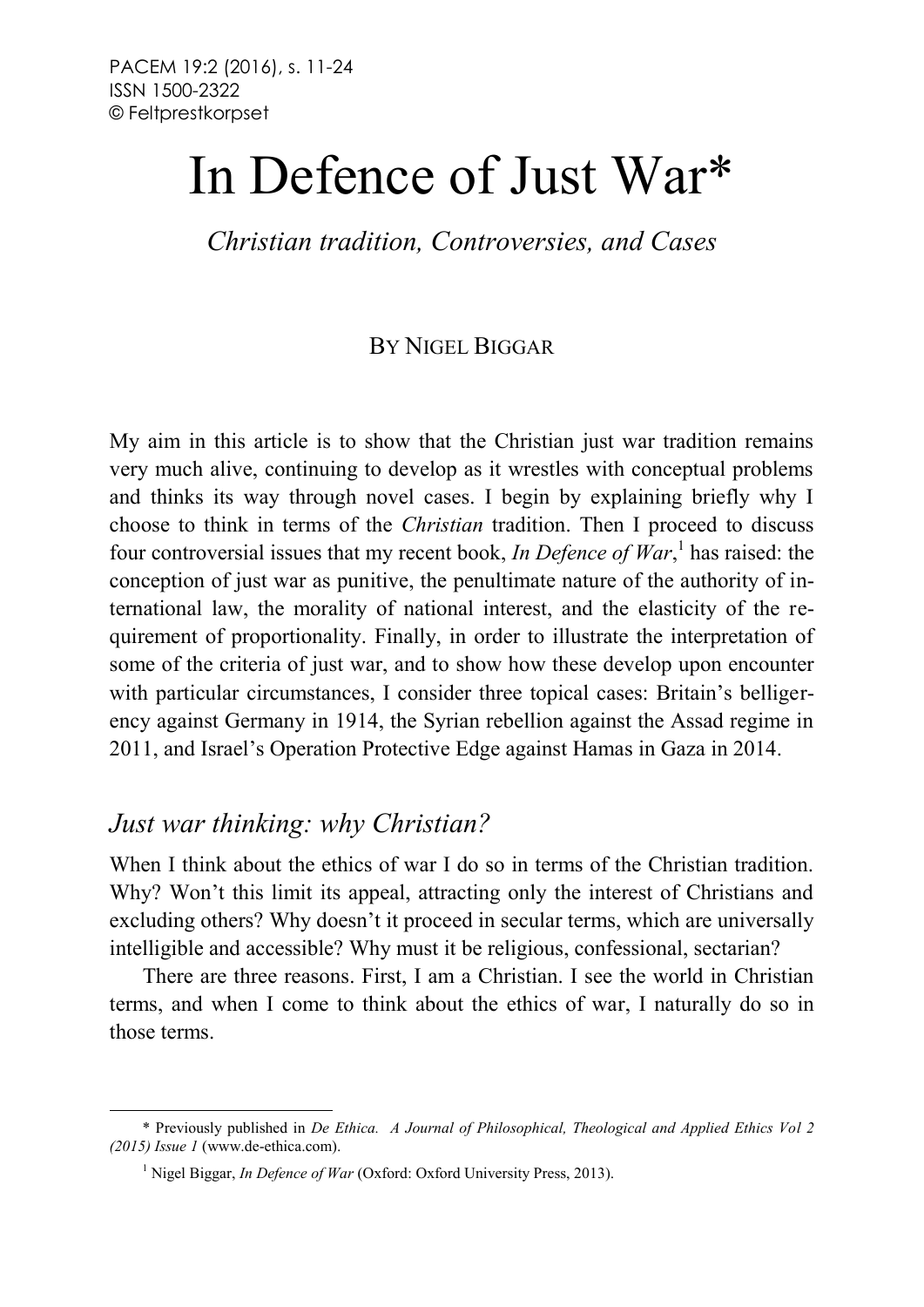Second, I don"t believe in the possibility of secular language. That is to say, I do not believe that there is a set of terms that is neutral between rival worldviews, which members of a plural society should adopt when communicating with each other about public affairs. Nor do I believe that religious worldviews are irrational *per se*, and that public discourse must be non-religious in order to be rational. There is no view from nowhere; there are only diverse confessions. What is more, non-religious views—Aristotelian, Hobbesian, Kantian, Marxist, Nietzschean, etc—are quite as plural and quite as conflicting as religious ones.

How, then, can we communicate, perchance agree? By setting out as candidly and clearly what we think and why; by inviting others to do the same; by engaging in the give-and-take of conversation; by identifying points of agreement; by reasoning together about points of disagreement; and by learning from one another.<sup>2</sup> I do not doubt that non-Christians will be puzzled by some things that I say, and that they will disagree with others. But I am equally confident that many of them will find much to which they can consent. After all, the common world that we inhabit does rein in the divergence of our construals. What is more, different traditions are seldom *absolutely* strange to one another: certain strands of Christianity and Islam incorporate Aristotle, for example, and both Locke and Kant are more theological than atheist moral philosophers usually care to remember.

In brief, my view of secularity is not that of Jürgen Habermas or John Rawls; it is that of Augustine. In this Augustinian view, secularity is the public space where plural voices put their differences on the table, negotiate, and compromise.

My third reason for thinking about the ethics of war in terms of the Christian tradition is that there is a variety of ways of construing the justification of war, and some are better than others. Some might assume that Christian thought is *passé* and has been surpassed by modern philosophical versions. I don"t think so. In my book I argued that David Rodin"s critique of Michael Walzer"s secular version of just war thinking is pretty damning, but that at the same time it inadvertently illuminates the strengths of the Christian version.<sup>3</sup>

Further, Christian thinking differs from contemporary moral philosophy on just war in one fundamental respect: it conceives of just war as basically punitive in form. This brings us to the first controversial issue.

 <sup>2</sup> I have written about this at some length in *Behaving in Public: How to Do Christian Ethics* (Grand Rapids: Eerdmans, 2011) and in Chapter 7 and the Conclusion of *Religious Voices in Public Places*, co-edited with Linda Hogan (Oxford: Oxford University Press, 2009).

<sup>&</sup>lt;sup>3</sup> In *War and Self-Defense* (Oxford: Clarendon Press, 2001) David Rodin offers a critique of Michael Walzer"s account of the just war, mainly as expressed in his modern classic, *Just and Unjust Wars: A Moral Argument with Historical Illustrations* (London: Allen Lane, 1977). In Chapter 5 of *In Defence of War* I argue that Rodin inadvertently vindicates the early Christian tradition of just war thinking.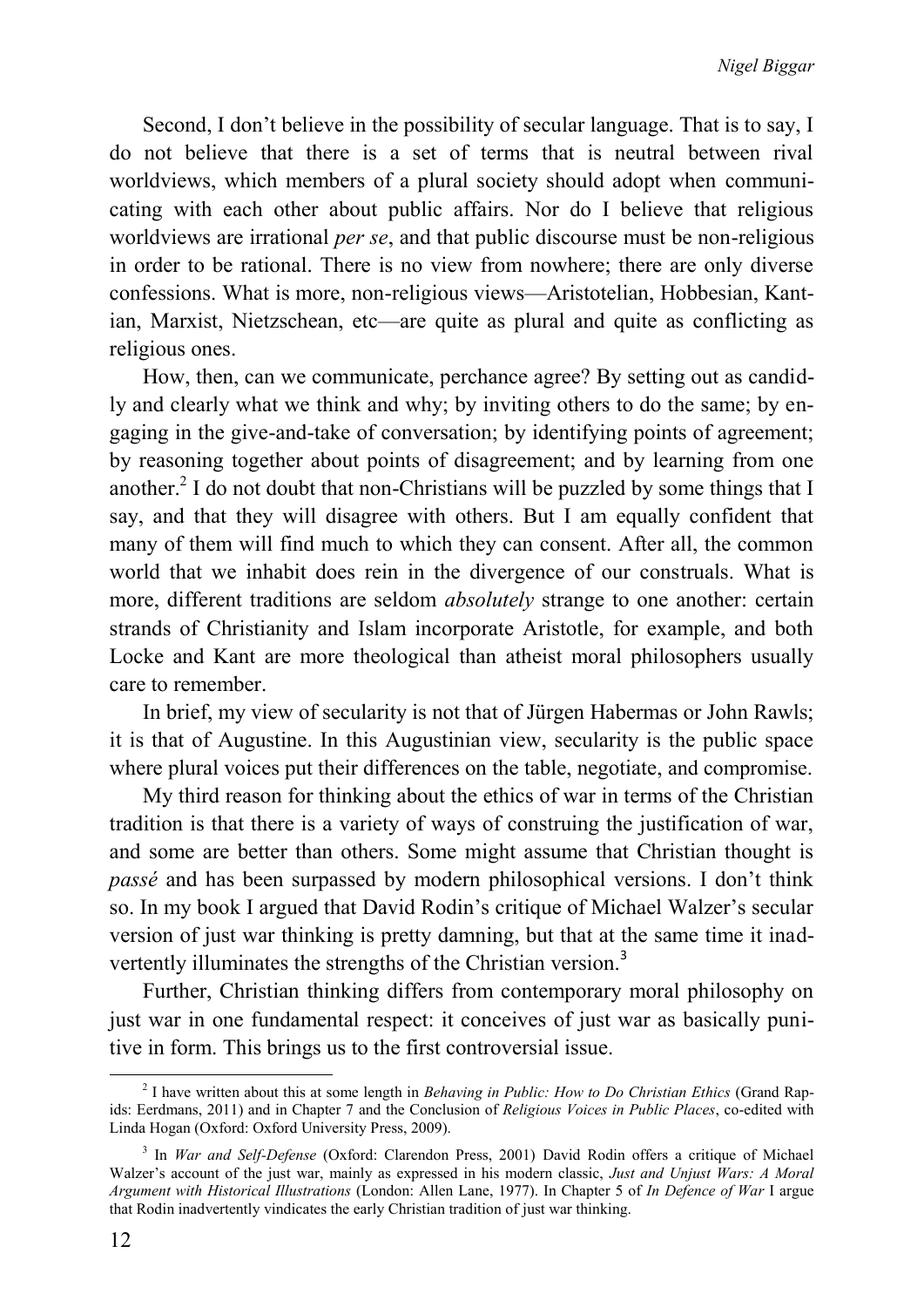## *Controversies*

#### *Just war as punitive*

As I see it, one respect in which Christian thinking about just war is ethically superior to Michael Walzer's moral philosophy—at least, as represented by David Rodin—is that it does not take national self-defence as its paradigm. <sup>4</sup> To make national self-defence *simply* the model of justified war issues in some counter-intuitive judgements: for example, that as soon as the Allies invaded the borders of Nazi Germany, Hitler"s belligerency became self-defensive and so justified and the Allies" war-making became aggressive and so unjustified. This conclusion reveals, I think, that to identify justified war with national selfdefence is morally simplistic, ignoring questions of motive, intention, cause, and proportion. In contrast, Christian thinking holds that justified war is always a response to a grave injustice that aims to rectify it. This response may take defensive *or* aggressive forms. It may move seamlessly from defence to aggression or it may begin with aggression. Justified aggression is what so-called "humanitarian intervention" is about. The doctrine of the Responsibility to Protect is, in effect, a reassertion of the classic Christian paradigm of justified war.

This paradigm involves a claim about justified war that is very controversial and arouses quite some alarm: namely, the claim that the basic form of justified war is punitive—even, I would say, retributive. This view is characteristic of Christian thinking at least up to Grotius in the  $17<sup>th</sup>$  century, and since then in the cases of Jean Bethke Elshtain and Oliver O'Donovan.<sup>5</sup> Therefore, it is also a major reason why many believe that just war thinking should cut itself loose from its Christian moorings. Why so? Two main reasons are given. First, that to allow just warriors to think of themselves as punishing the enemy is to encourage them to loosen the constraints on how they wage war. And second, that many, perhaps most, fighting on the unjustified side will not be morally culpable and will therefore not be liable for punishment.

My response to the first objection is this. If justified defence is only and always defence against an injustice, it necessarily has the form of retribution. Let me make clear that by "retribution" I do not mean "retributivism": I do not mean the ethic that prescribes an eye for an eye, a wasteland of equal suffering. Rather, my meaning derives from the etymology of the Latin verb *retribuere*, that is, a handing or paying back of what is due. So by "retribution" I mean simply a

 <sup>4</sup> Rodin, *War and Self-Defense*, p. 108: "Michael Walzer calls the analogical argument from self-defense to national-defense the "domestic analogy", and places it [at] the centre of his theory of *ius ad bellum*". In particular, Rodin refers the reader to Walzer, *Just and Unjust Wars*, p. 58.

<sup>5</sup> See Biggar, *In Defence of War*, pp. 163-4, including n.82.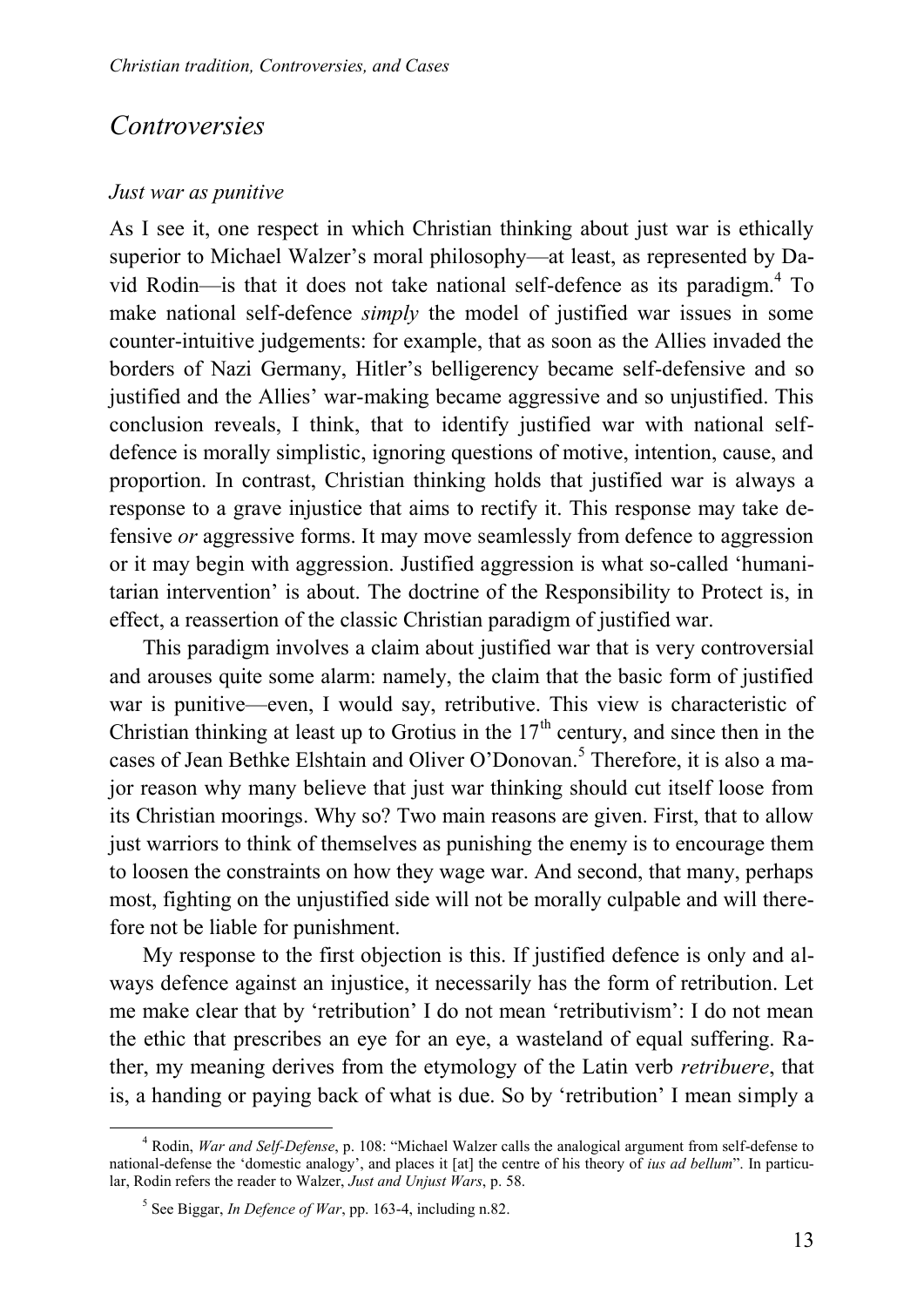hostile reaction to an injustice. All punishment has this basically retributive form.

The question of what purposes one wants to achieve through one"s hostile, retributive reaction remains open and is yet to be determined. It could be one or more of several ends: defence, deterrence, or ultimately reform and reconciliation. In Christian eyes, the end or goal of punishment should never be the suffering of the unjust perpetrator *for its own sake*. Justified war, therefore, is retributive in its basic form, but not retributiv*ist* in substance. It is a hostile reaction to injustice, but it does not aim simply to make the perpetrator suffer for its own sake.

The difficulty that many people have in describing justified war as retributive is, I think, an expression of a general cultural tendency to equate punishment and retribution with retributivism, and to see it therefore as a form of vengeance meted out by the self-righteous. In Christian eyes, however, punishment and retribution should only ever be meted out by one group of selfconscious sinners upon another, and if it is to be just punishment, it cannot be vengefully retributivist but must aim at defence, deterrence, and eventual reconciliation. Accordingly, it *must* be proportioned to those ends, and it *must* suffer such constraints as that proportion imposes.

What about the issue raised by the second objection, namely, the liability of soldiers fighting in an unjust cause? The first thing I want to say is that, while an element of tragic fate often characterises the predicament of a soldier fighting in an unjust cause, that does not relieve him of responsibility or excuse him from culpability. Take this example. At the German military cemetery at Maleme in Crete there is a permanent exhibition (or at least there was twelve months ago). This tells the story of the three von Bluecher brothers, the youngest still in his teens, who were all killed in the same place on the same day in May 1941 during the battle for Crete against British, Australian, and Greek troops. How did they all end up there? The two younger ones hero-worshipped the oldest—as younger brothers often do—and when he joined the parachute regiment, they followed. In the past I have used this to illustrate the element of tragedy that attends even the actions of unjust warriors, arguing that we should regard them with a measure of sympathy. One does not have to agree with what these three young men were doing falling out of the sky onto Crete in May 1941, in order to share a sense of sadness at their untimely deaths and a sense of common human fatedness. Nevertheless, a friend of mine who fought with the Royal Ulster Constabulary against the I.R.A. during the most violent phase of the "Troubles" in Northern Ireland, and who is less inclined to sentimentality than I, has challenged me not to assume the three brothers" innocence. It is, after all, quite possible that they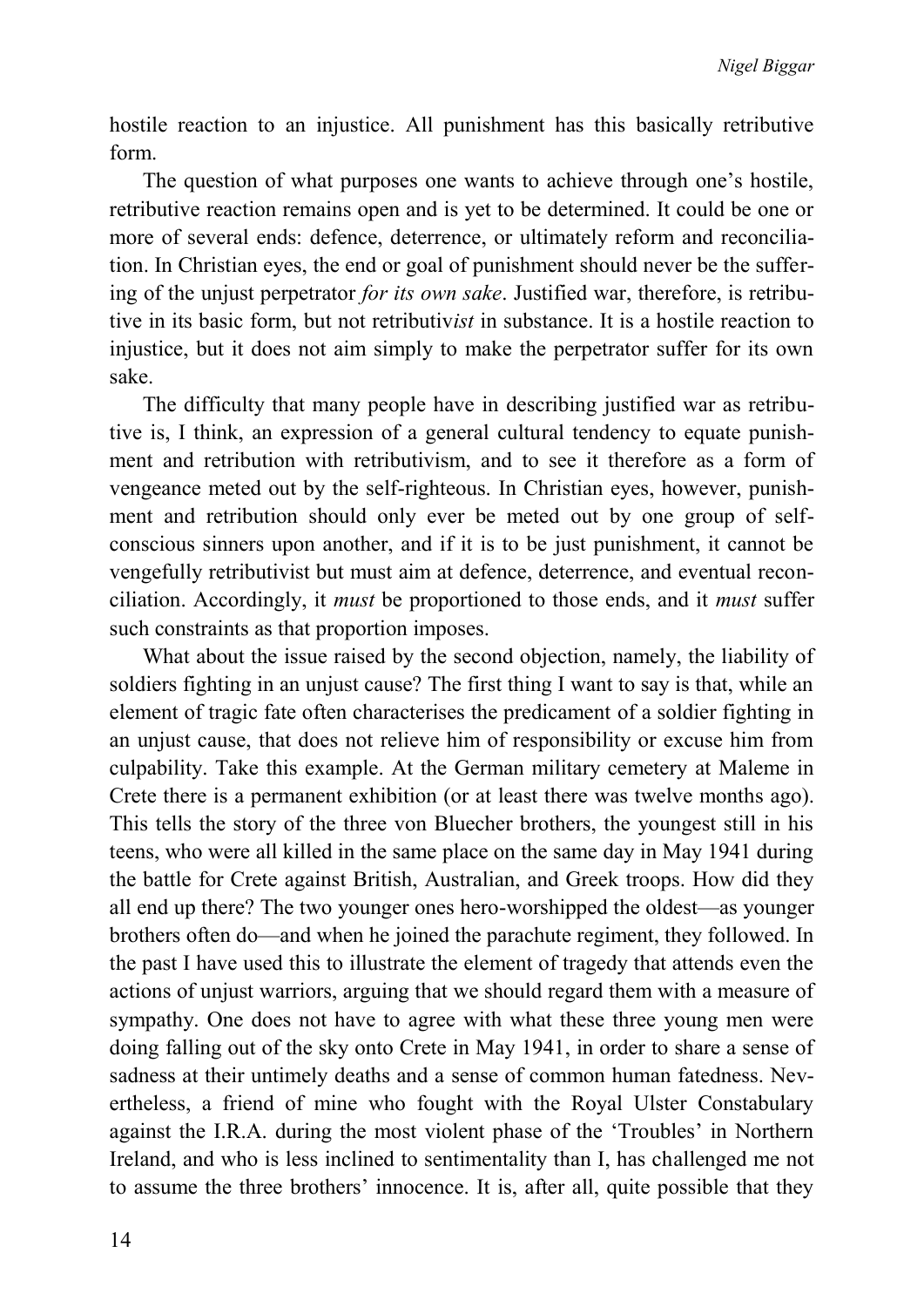were convinced Nazis and that they had participated in atrocities elsewhere in Europe. Certainly, after landing on Crete German paratroops were involved in some brutal reprisals against civilians.

My second comment on the issue of the liability of unjust soldiers is to say that, in the absence of the possibility of more precise discrimination, it seems to me reasonable for the just warrior not to give benefit of doubt and to presume guilt. The reasons for this are threefold: first, unjust soldiers sometimes do actively support the cause for which they fight; second, unjust soldiers who do not support it always have the option, albeit costly, of refusing to fight; and third, to require just soldiers to make very discriminate moral judgements on the battlefield would be to render the waging of just war practically impossible. For sure, this does make war *rough* justice—but rough justice is still justice, and all human justice is more or less rough.

### *International law as penultimate authority*

The second controversial issue raised by my version of just war is its view of international law as a *penultimate* authority. On the one hand, respect for the authority of international law is very important. Why it's important is made memorably clear in a passage of Robert Bolt"s play, *A Man for all Seasons*, where Sir Thomas More argues in favour of affording the benefit of law even to the Devil himself, so as to maintain the general security that the rule of law provides. The context finds More being urged by his daughter, Margaret, and his future son-in-law, Nicholas Roper, to arrest Richard Rich, an informer:

*Margaret (exasperated, pointing to Rich): While you talk, he's gone!*

*More: And go he should if he was the Devil himself until he broke the law!*

*Roper: So now you'd give the Devil benefit of law!*

*More: Yes. What would you do? Cut a great road through the law to get after the Devil?*

*Roper: I'd cut down every law in England to do that!*

*More: Oh? And when the last law was down, and the Devil turned round on you —where would you hide, Roper, the laws all being flat? This country's planted thick with laws from coast to coast—Man's law's, not God's—and if you cut them down—and you're just the man to do it—d'you really think you could stand upright in the winds that would blow then? Yes, I'd give the Devil benefit of law, for my own safety's sake.<sup>6</sup>*

I do think, therefore, that sometimes one should tolerate a measure of injustice out of respect for the law. I also think that respect for the authority of law is very important for international trust, and that any state proposing to bend (or, less

 <sup>6</sup> Robert Bolt, *A Man for All Seasons* (London: Heinemann, 1960), pp. 38-39.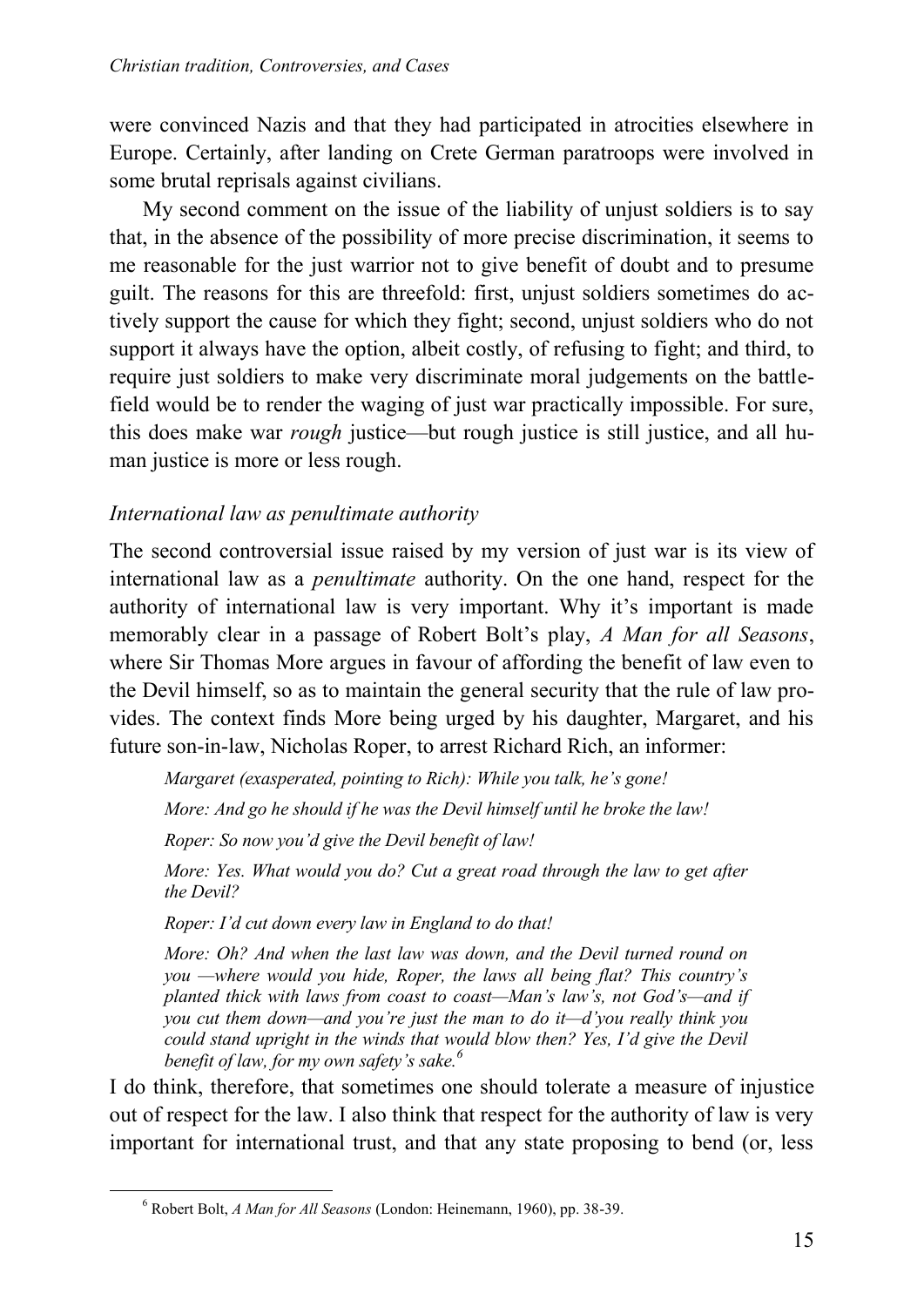likely, break) the law should still show it the respect of making a case before the U.N. For that reason, I think that the Blair government's attempt to secure a second U.N. Resolution on Iraq in March 2003 was absolutely right, and far better than the Bush government"s barely concealed contempt for the U.N. So in the absence (probably fortunate) of a global state, and in order to stave off international anarchy, I certainly affirm the authority of international law.

Notwithstanding that, the question of what actually *constitutes* international law is a controversial one. Is it simply what is written in treaties or does it also embrace customary law as expressed in state-practice? And how should different bodies of law relate to one another? Should the battlefield be governed by the Laws of War or by International Humanitarian Law? When lawyers pronounce, "International law says this" or "Under international law that is illegal", we ought not to be over-impressed. They are behaving as advocates, behaving politically, pushing a particular point of view. If they were more honest and less political—or more academic and less lawyerly—they would claim, "International law says this or that, *according to my interpretation of it*". There is more than one reasonable view of what international law is and what it says.

What is more, a Christian monotheist is bound to acknowledge that positive international law, whatever it is, cannot have the last word. This is because, like any moral realist, he assumes that there is a universal moral order that transcends national legal systems and applies to international relations even in the absence of positive international law. He believes that there are human goods and moral obligations that exist in and with the nature of things, and which exercise a guiding and constraining moral authority long before human beings articulate them in statutes or treaties. He holds that the principles of moral law are given or created before positive laws are made. Legal statutes and social contracts are therefore not crafted in a primordial moral vacuum. They are born accountable to a higher, natural law, and their word is neither first nor last. If that were not so, then Nuremberg was nothing but victors" vengeance dressed up in a fiction of "justice", and today"s high-blown rhetoric of universal human rights is just so much wind.

One thing that this implies is that military action can sometimes be morally justified in the absence of, and even in spite of, positive international law. Therefore, Christian just warriors cannot join those who believe that the "legitimacy" of military intervention to prevent or halt grave injustice is decided simply by the presence or absence of authorisation by the United Nations Security Council. Loath though lawyers are to admit the penultimate nature of the authority of positive law, they do, when pressed. Writing of NATO"s 1999 intervention in Kosovo, Martti Koskenniemi has admitted that "most lawyers—including myself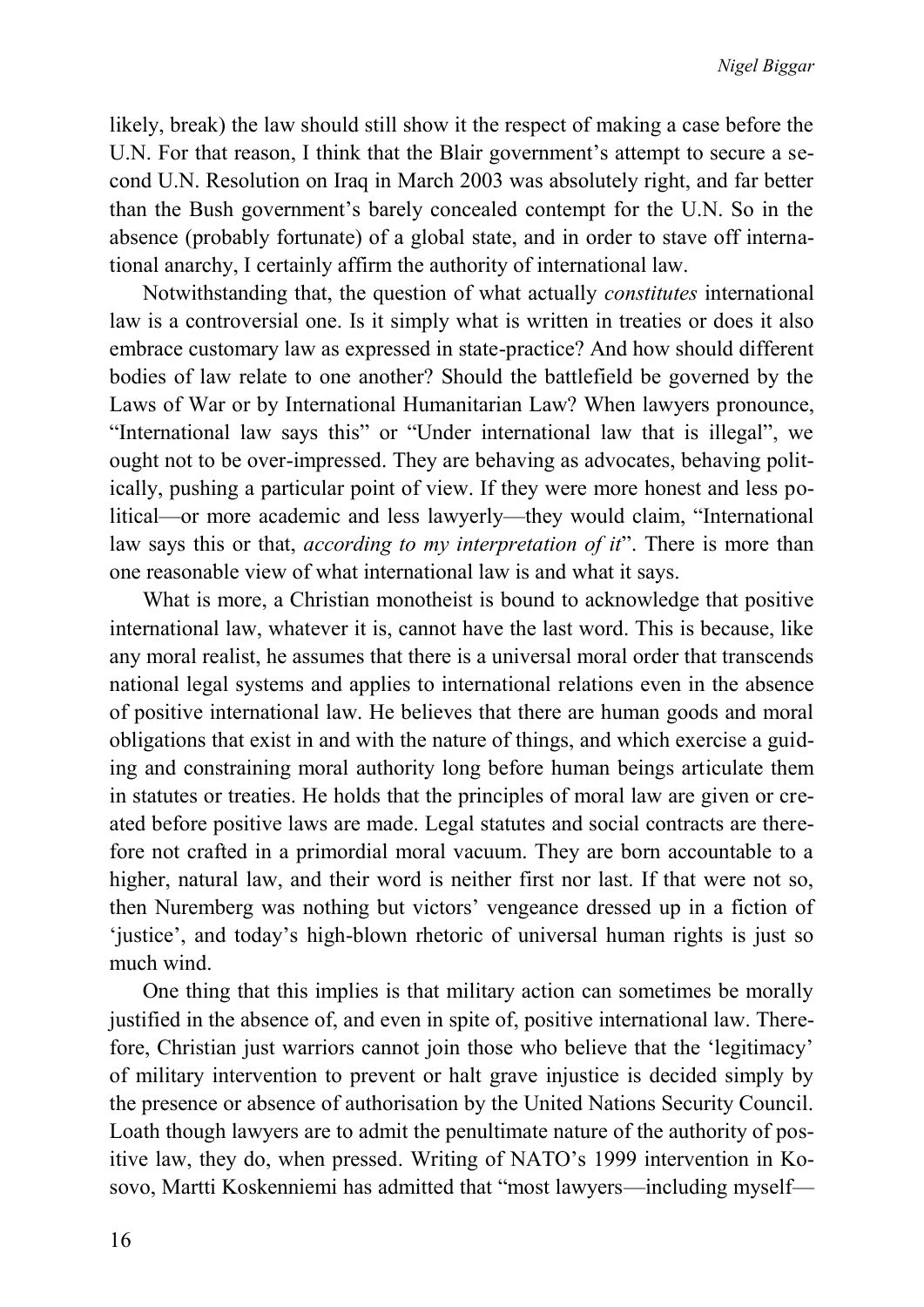have taken the ambivalent position that it was both formally illegal and morally necessary".<sup>7</sup>

It seems to me that it is possible to break the treaty-letter of international law, while making a serious case that one is acting within its spirit; and that, insofar as other nations are persuaded, the authority of the law will not be damaged. What is vital is to assure the international community that one remains bound by common norms, even when one's reading of them is controversial. If the manner of literal transgression is respectful, the law"s authority can be saved and international trust maintained.

#### *The morality of national interest*

Third, controversy attends my view that national interest is not necessarily immoral. In the popular Kantian view of ethics, self-interest is regarded as an immoral motive.<sup>8</sup> According to this view, therefore, where national interests motivate military intervention, they vitiate it. There is, however, an alternative and, I think, superior eudaemonist tradition, which found classic expression in Thomas Aquinas. Combining the Book of Genesis' affirmation of the goodness of creation with Aristotle, Thomist thought does not view all self-interest as selfish and immoral. Indeed, it holds that there is such a thing as morally obligatory selflove. The human individual has a duty to care for himself properly, to seek what is genuinely his own good. As with an individual, so with a national community and the organ of its cohesion and decision, namely, its government: a national government has a moral duty to look after the well-being of its own people—and in that sense to advance its genuine interests. As Yves Simon wrote, "What should we think, truly, about a government that would leave out of its preoccupations the interests of the nation that it governs?".<sup>9</sup> This duty is not unlimited, of course. There cannot be a moral obligation to pursue the interests of one"s own nation by riding roughshod over the rights of others. Still, not every pursuit of national interest does involve the committing of injustice; so the fact that na-

 <sup>7</sup> Martti Koskenniemi, ""The Lady Doth Protest Too Much": Kosovo and the Turn to Ethics in International Law", *The Modern Law Review*, 65/2 (March 2002)," p. 162

<sup>&</sup>lt;sup>8</sup> The ethics of Immanuel Kant are usually held to be simply 'deontological', viewing the only truly moral act as one that is done out of a pure sense of duty or reverence for the moral law. So conceived, the truly moral act stands in stark contrast to a merely prudential one, which seeks to promote the agent"s interests. Whether this common, deontological view of Kant fully captures his thought I doubt. I think that a better reading has him argue that truly moral acts are those where the duty of justice as fairness disciplines—rather than excludes—the pursuit of interest.

<sup>9</sup> Yves R. Simon, *The Ethiopian Campaign and French Political Thought*, ed. Anthony O. Simon, trans. Robert Royal (Notre Dame: University of Notre Dame, 2009), p. 55.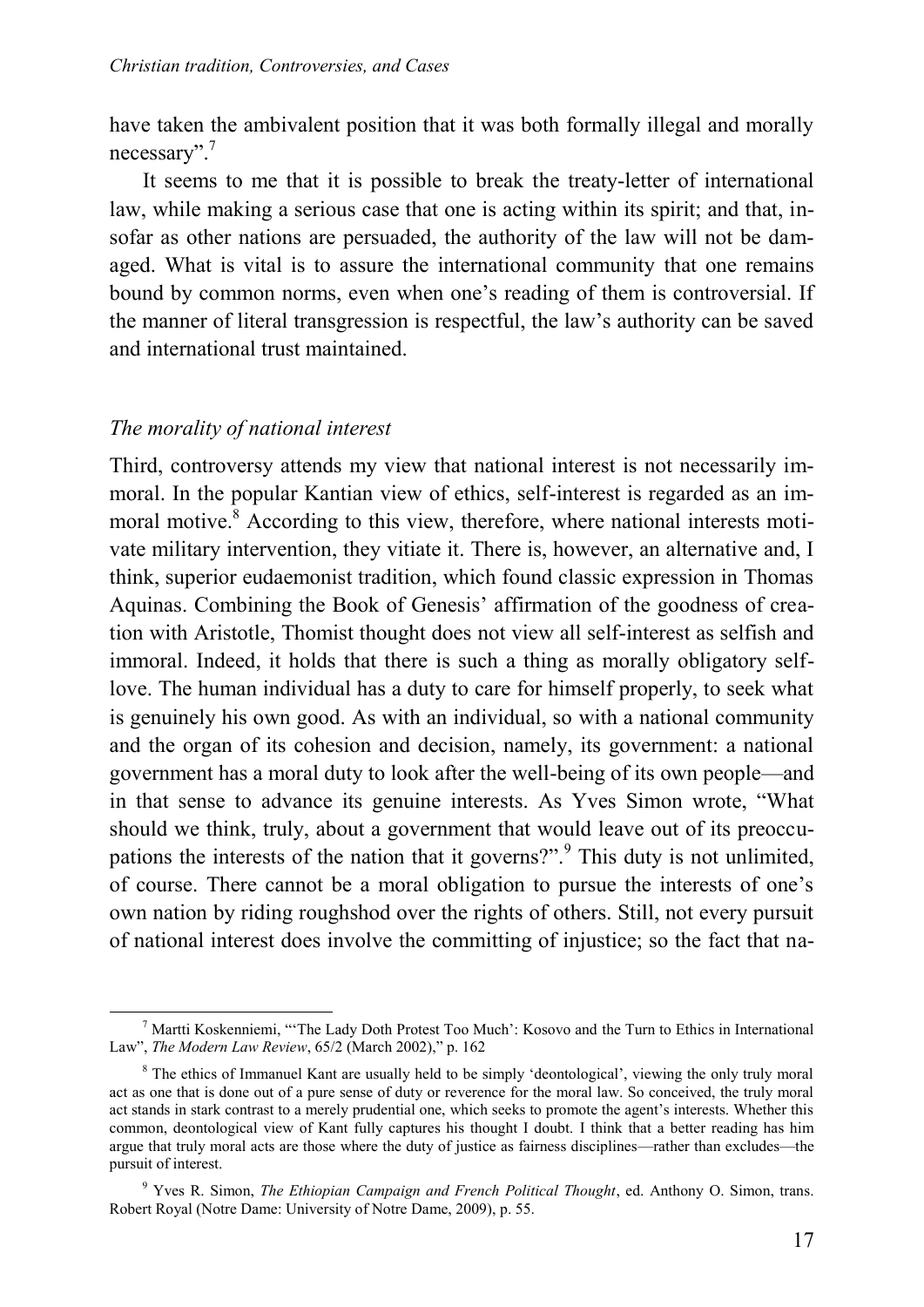tional interests are among the motives for military intervention does not by itself vitiate the latter"s moral justification.

This is politically important, because some kind of national interest needs to be involved if military intervention is to attract popular support; and because without such support intervention is hard, eventually impossible, to sustain. One such interest can be moral integrity. Nations usually care about more than just being safe and fat. Usually they want to believe that they are doing the right or the noble thing, and they will tolerate the costs of war—up to a point—in a just cause that looks set to succeed. I have yet to meet a Briton who is not proud of what British troops achieved in Sierra Leone in the year 2000, even though Britain had no material stake in the outcome of that country"s civil war, and even though intervention there cost British taxpayers money and British families casualties.<sup>10</sup> Citizens care that their country should do the right thing.

The nation"s interest in its own moral integrity and nobility alone, however, will probably not underwrite military intervention that incurs very heavy costs. So other interests—such as national security—are needed to stiffen popular support for a major intervention. But even a nation"s interest in its own security is not simply selfish. After all, it amounts to a national government's concern for the security of millions of fellow-countrymen. Nor need it be private; for one nation's security is often bound up with others'.

So national interest need not vitiate the motivation for military intervention. Indeed, some kind of interest will be necessary to make it politically possible and sustainable. It is not unreasonable for a national people to ask why they should bear the burdens of military intervention, especially in remote parts of the world. It is not unreasonable for them to ask why *they* should bear the burdens *rather than* others. It is not unreasonable for them to ask why *their* sons and daughters should suffer and die. And the answer to those reasonable questions will have to present itself in terms of the nation's own interests. And it could and ought to present itself in terms of the nation"s own morally legitimate interests.

#### *The elasticity of proportionality*

The fourth controversial aspect of my version of just war thinking comprises my view of the proportionality of military action. To be justified, war must be "proportionate"—both before it is launched and in the waging of it. The best sense that I can make of proportionality is elastic and permissive. This permissiveness troubles me, but I can see no rational way of tightening it. One conceivable way of tightening it is to think of proportionality as a state of affairs that can be seen

 <sup>10</sup> The British casualties were very light: one dead, one seriously injured, and twelve wounded [\(http://www.eliteukforces.info/special-air-service/sas-operations/operation-barras/,](http://www.eliteukforces.info/special-air-service/sas-operations/operation-barras/) as at 24 November 2009).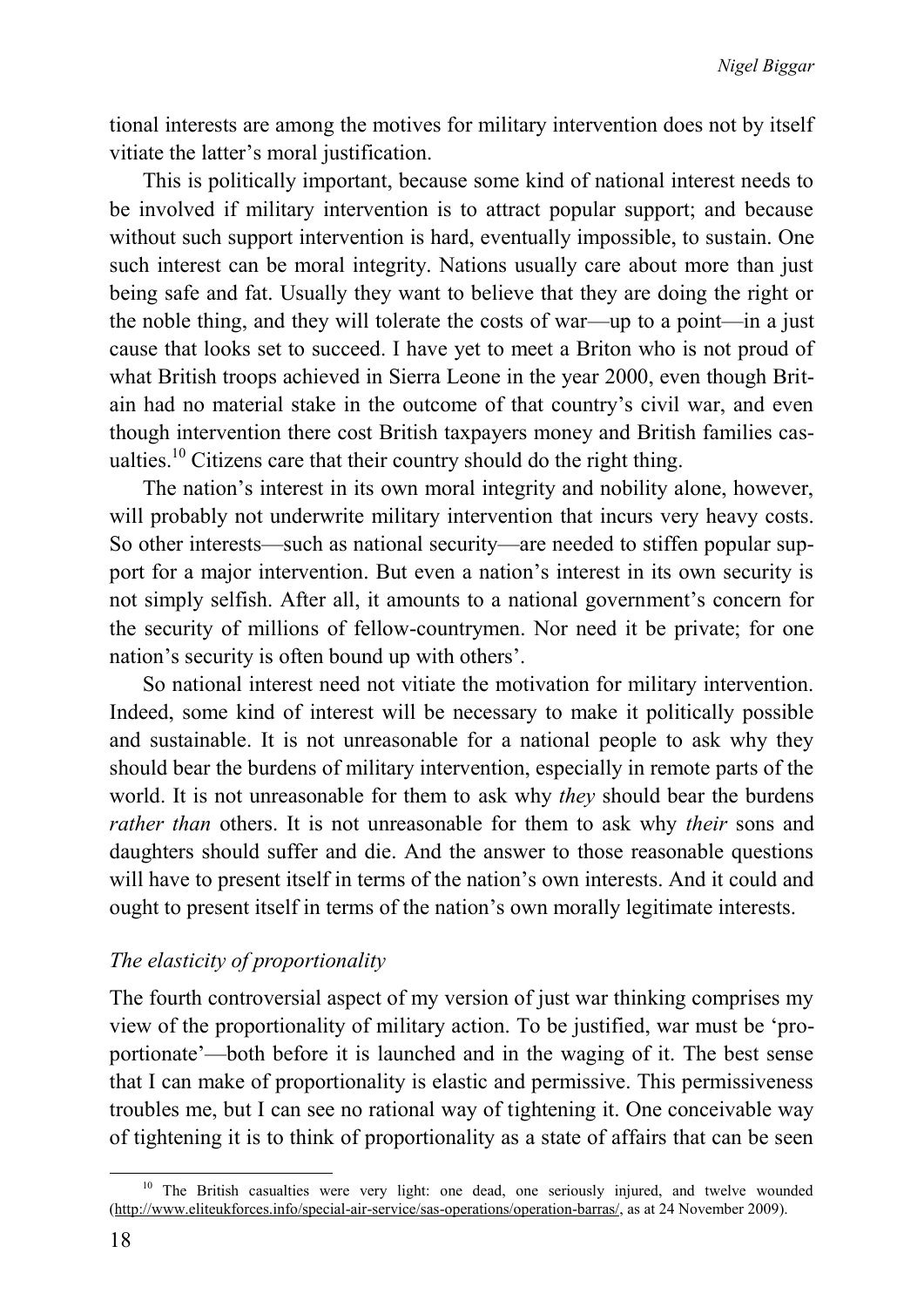to obtain when a cost-benefit analysis shows an excess of goods over evils. My problem with this is that, while it may be conceivable, it is not possible. This is because such cost-benefit analysis falls prey to the incommensurability of the relevant goods and evils. That is, the relevant goods and evils are so radically different in kind that this is no common currency in which to measure them: they are *in*commensurable. So, for example, how does one weigh against each other, on the one hand, the goods of regime-change in Berlin in 1945, the liberation of Europe from fascism, and the ending of the Final Solution against, on the other hand, the evils of 60-80 million dead and the surrender of eastern Europe to the tender mercies of Stalin? In a nutshell, bare human life and political justice are not the same kinds of thing: so how many instances of the former are worth sacrificing to achieve the latter? If there is an answer to this question, it cannot come in the form of a numerical calculation.

Take another example. Some years ago, the B.B.C. dramatised the memoirs of a Battle of Britain pilot, Geoffrey Wellum. At the end of the dramatisation, the real, ninety-year old Wellum appeared, looking out over the iconic white cliffs of the southern English coastline. And as he gazed out to sea, he said, "Was it worth it? Was it worth it? All those young men I fought and flew with? All those chaps who are no longer with us? I suppose it must have been. I am still struggling with that".<sup>11</sup> Now, did Wellum mean that he doubted that Britain should have fought against Hitler in 1940? I do not think so. Rather, I think he was giving voice to the truth that the loss of each life is an absolute loss, for which there is no compensation. I think that "Was it worth it?" is the wrong question, because there is no sensible way of answering it. Such a 'weighing up' of goods and evils cannot be done. Were it possible, proportionality could be determined with some precision. Since it is not possible, proportionality is more elastic.

Nevertheless, there are other concepts of proportionality that do make sense to me. One such concept is the aptness of means to ends—or, in the case of disproportion, the inaptness. Thus for NATO to have gone to war against Russia in 1956 to save the Hungarians, or in 1968 to save the Czechs, or perhaps even in 2014 to save the Ukrainians, and to risk world-destroying nuclear war, would have been to undercut its goal—a free and flourishing Hungary, Czechoslovakia, or Ukraine. Thus, too, to engage in military operations that result in large-scale civilian deaths, when a vital part of the counter-insurgency strategy is to win civilian hearts and minds, would be self-subverting and in *that* sense disproportionate

<sup>&</sup>lt;sup>11</sup> Matthew Whiteman, director, "First Light" (London: B.B.C., 2010). This film was based on Geoffrey Wellum"s memoir, *First Light* (London: Viking, 2002).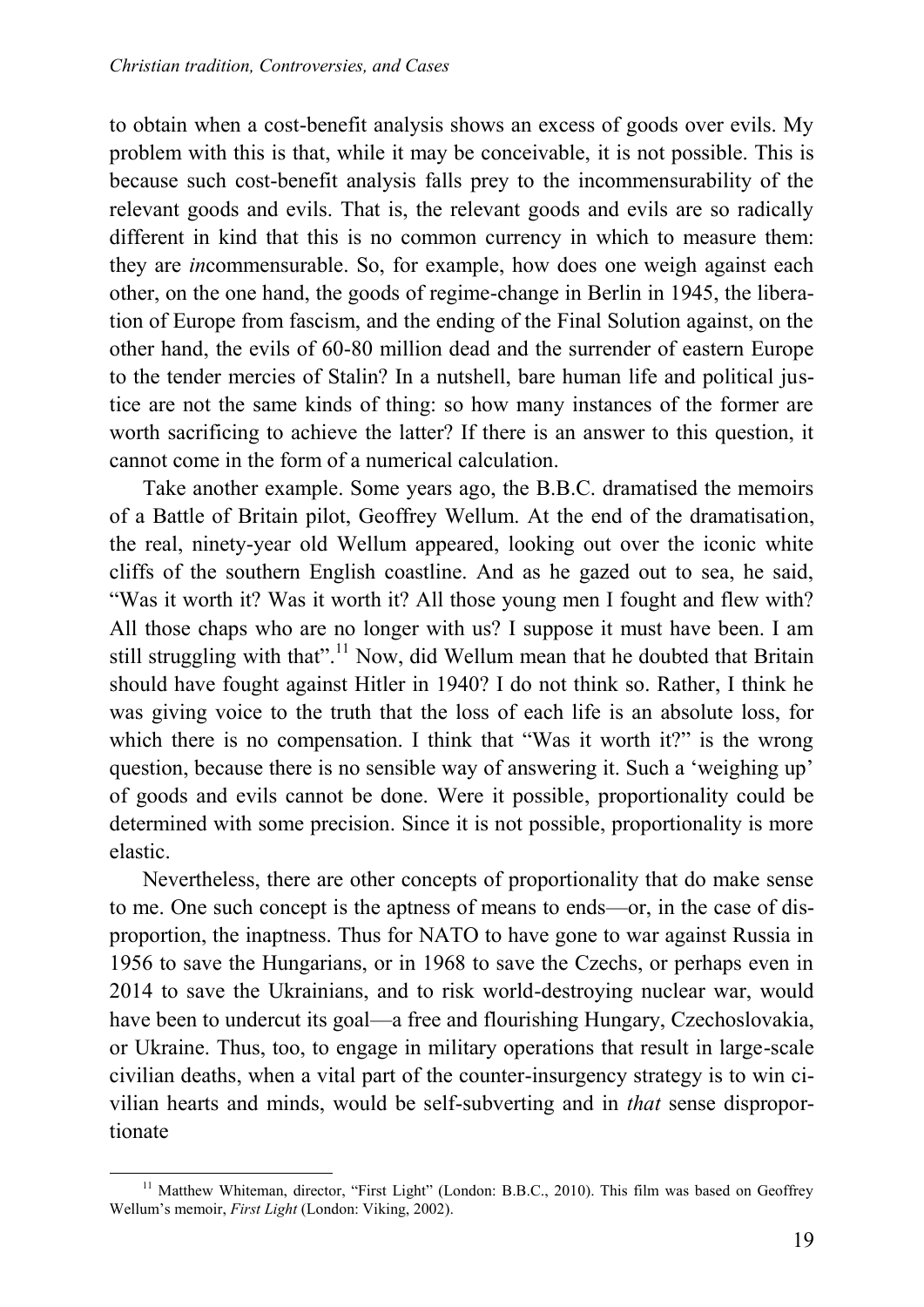# *Cases*

From discussing some of the controversial issues raised by my understanding of just war I move now to present some topical and illustrative instances of its application, which involve two of the six criteria of *ius ad bellum* (just cause and last resort) and one of the two criteria of *ius in bello* (proportionality).

## *Britain's belligerency against Germany, 1914*

Had you been living in Britain since 2014, the centennial anniversary of the outbreak of the First World War, you would be aware that historians disagree about who to blame most for the escalation of war in 1914 from its Balkan beginnings into a continental and then global conflagration. Until very recently, a dominant consensus endorsed the thesis of Fritz Fischer that Berlin was primarily responsible. This view prevailed even among German historians. In the past two years, however, Christopher Clark"s, *The Sleepwalkers*, has challenged this consensus. Clark concludes his account of the outbreak and escalation of the war by saying that "[t]here is no smoking gun in this story; or, rather, there is one in the hand of every major character…. the outbreak of war was a tragedy, not a crime".<sup>12</sup> "The crisis that brought war in 1914", he tells us, "was the fruit of a shared political culture", which rendered Europe's leaders "sleepwalkers, watchful but unseeing, haunted by dreams, yet blind to the reality of the horror they were about to bring into the world".<sup>13</sup>

I am not persuaded by Clark"s argument, not because of its history, but because of its ethics. I think he draws too sharp a distinction between tragedy and crime, as if they are always mutually exclusive alternatives. Crime often has a tragic dimension. Human beings do make free moral choices, but our freedom is often somewhat fated by forces beyond our control. In addition, Clark assumes that because blame was widespread, it was shared equally. I disagree. The fact that blame"s spread is wide does not make it even.

With regard to the particular issue of whether Britain's entry into the war on 4 August 1914 had just cause, which is the most basic of the justifying criteria, a moral judgement has to be made about Germany"s decision to invade Belgium, Luxembourg, and France, because without that invasion Britain would not have fought.

So why did Germany invade? She invaded because she feared that France would attack in support of Russia. According to just war reasoning, however, the mere threat of attack is no just cause for war. Only if there is substantial evi-

<sup>&</sup>lt;sup>12</sup> Christopher Clark, *Sleepwalkers: How Europe Went to War in 1914* (London: Penguin, 2013), p. 561.

<sup>&</sup>lt;sup>13</sup> Clark, Sleepwalkers, p. 562.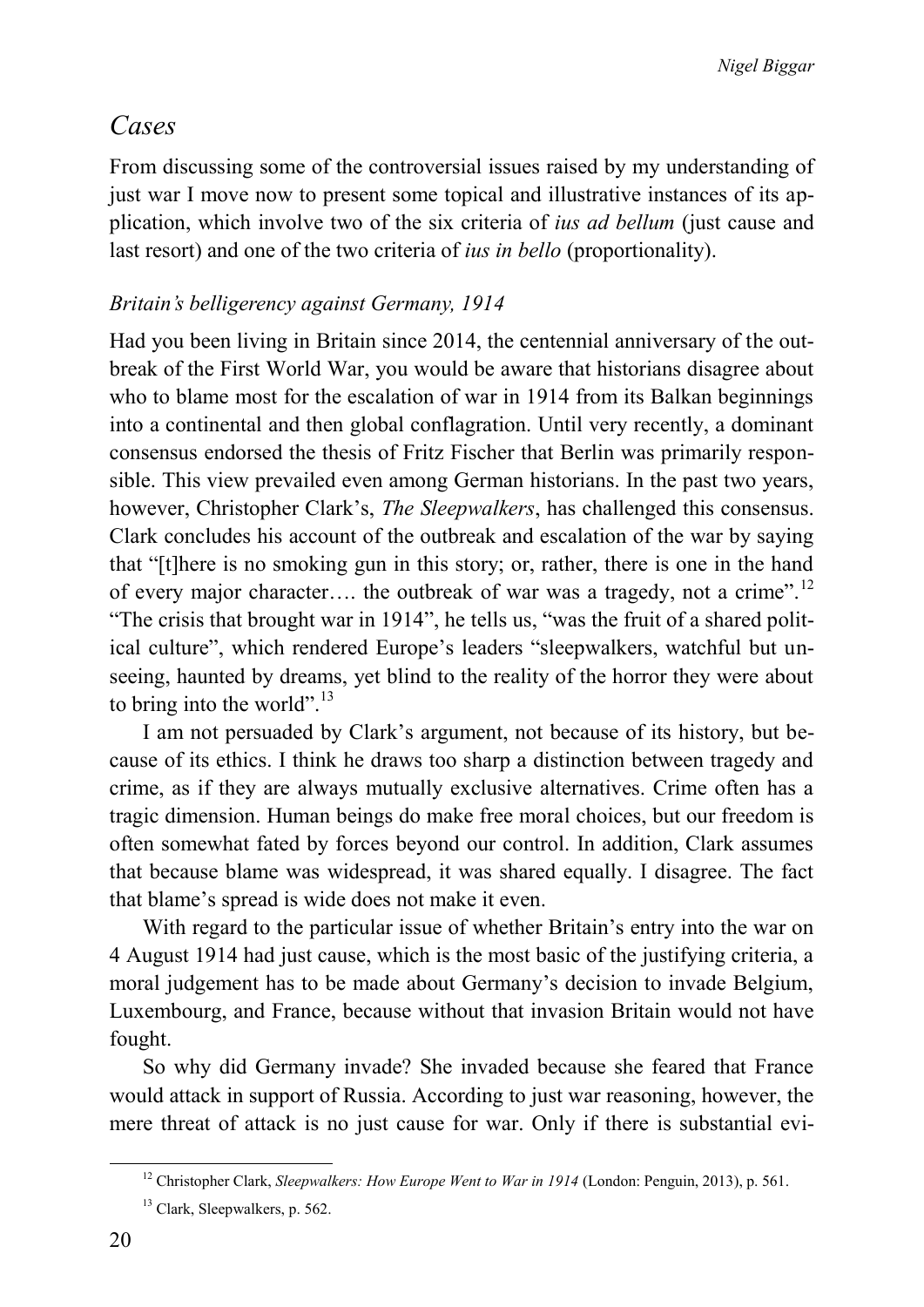dence that a threat is *actually in the process of being realised* would the launching of *pre-emptive* war be justified. It is not justified to launch a *preventative*  war simply because one fears that an enemy *might* attack. In August 1914 France was not intending to attack Germany (and nor, of course, was Belgium). Indeed, France deliberately kept one step behind Germany in her military preparations so as to make her defensive posture unmistakeable, and as late as 1 August she reaffirmed the order for her troops to stay ten kilometres back from the Franco-Belgian border.<sup>14</sup> Notwithstanding this, Germany declared war on France on 3 August on the trumped-up pretext that French troops had crossed the border and French aircraft had bombed Nuremberg.

It was the German government, dominated by its military leadership, which launched a preventative war against France and Belgium in August 1914. Why did they do it? Because, as social Darwinists they took it for granted that war is the natural way of deciding the balance of international power; because they foresaw that the longer the next war was delayed, the longer would be the odds against Germany"s victory; and because (to quote David Stevenson) "the memory of 1870 [the Franco-Prussian War], still nurtured through annual commemorations and the cult of Bismarck, had addicted the German leaders to sabre-rattling and to military gambles, which had paid off before and might do so again" $^{15}$ 

Clark's metaphor of the 'sleepwalker' is a powerful one, which picks out important features of the situation in the run-up to the outbreak of world war. But a metaphor is, by definition, always both like and unlike the reality it depicts, and shouldn"t be taken literally. Germany"s leaders were not actually sleepwalkers, but fully conscious moral agents, making decisions according to their best lights in a volatile situation of limited visibility. In such circumstances, which are not at all unusual, error was forgivable. Not so forgivable, however, was their subscription to the creed of a Darwinist *Realpolitik*, whose cynicism about human motives owes more to Thomas Hobbes"s anthropology than to Charles Darwin"s science, and which robbed their political and military calculating of any moral bottom line beyond that of national survival through dominance.

It is perfectly natural for a nation not to want to see diminished its power to realize its intentions in the world. But if social Darwinism thinks it natural for a nation to launch a preventative war simply to forestall the loss of its dominance,

<sup>&</sup>lt;sup>14</sup> Hew Strachan, *The First World War*, vol. 1: *To Arms* (Oxford: Oxford University Press, 2001), p. 91. See also Stevenson, *1914-1918: The History of the First World War* (London: Penguin, 2004), p. 30.

<sup>15</sup> Stevenson, *1914-1918*, p. 596.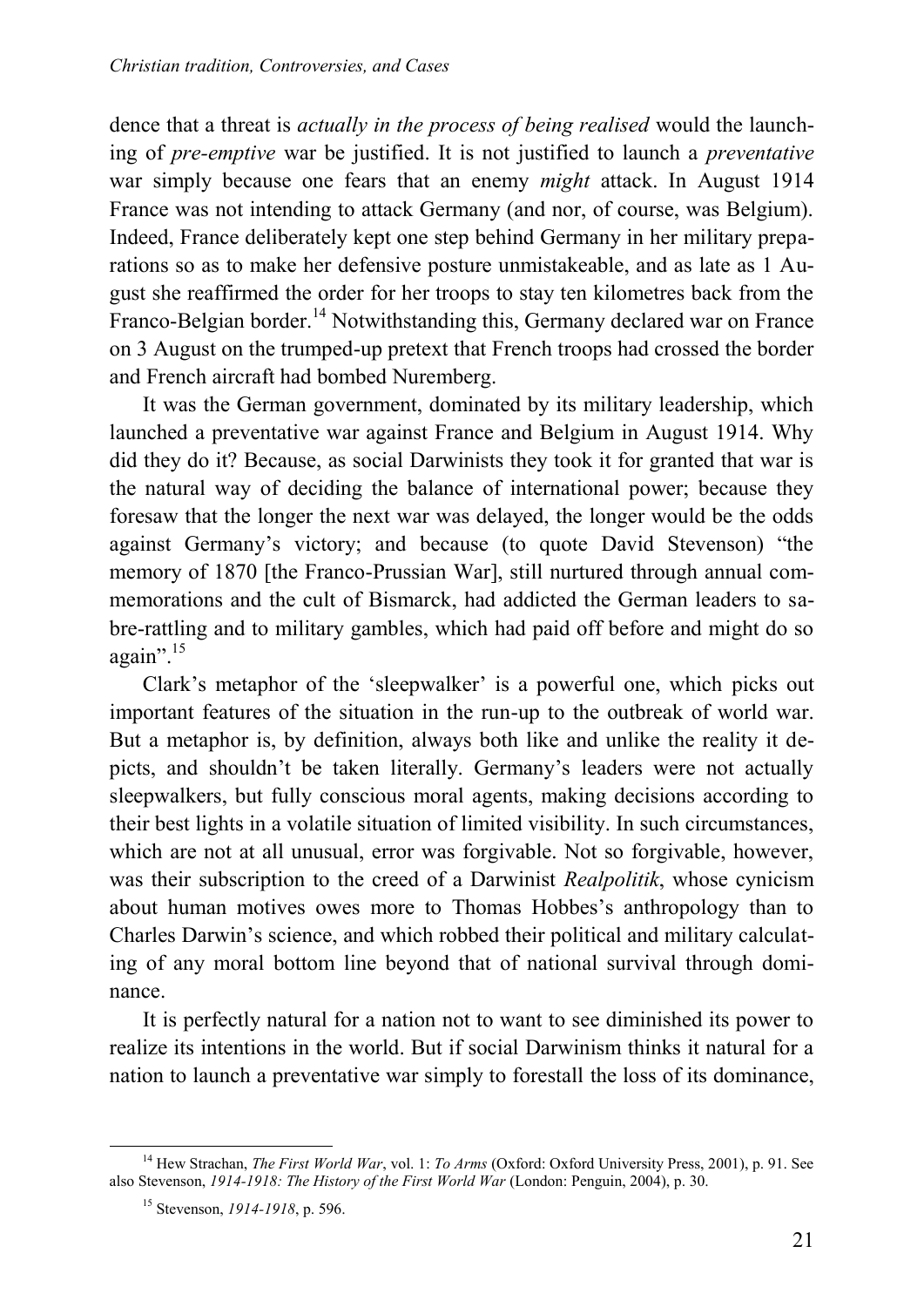Christian just war reasoning does not think it right. Just cause must consist of an injury, be it actualised or actualising, and Germany had suffered none.<sup>16</sup>

#### *Rebellion in Syria, 2011*

Under Bashar al-Assad"s father, Hafiz, the Syrian regime was populated largely by members of the Alawite minority, dominated by the military and security forces, and secured and enriched itself through the patronage of business. It was also fiercely repressive of dissent, holding that it alone stood between peaceful order and anarchy—not least that which would ensue, if Islamists such as the Muslim Brotherhood were ever to get their hands on the levers of power. Upon Hafiz al-Assad's death and his son's election to the presidency in 2000, there was some hope that Bashar would pioneer both economic and political reform, and indeed he gave some early signals that these hopes would be met.

However, when in 2011 symptoms of the "Arab Spring" began to blossom in Syria, the regime reflexively reverted to its customary, repressive mode. In the first week of March 2011 ten children in Deraa, aged between nine and fifteen, wrote an anti-regime slogan (probably more anti-corruption than prodemocracy) on the wall of their school. For this misdemeanour the Syrian authorities had them arrested, sent to Damascus, interrogated, and apparently even tortured.<sup>17</sup> On 15 March a few hundred protesters, many of them relatives of the detained children, began protesting in downtown Deraa. Their ranks swelled to several thousand. Syrian security forces, attempting to disperse the crowd, opened fire and killed four people. The next day the crowd balooned to about 20,000. On 23 March, according to reports, the security forces killed at least a further fifteen civilians and wounded hundreds of others. President Assad subsequently refused to punish the governor of Deraa, his cousin.

I have described the evolution of events in some detail, in order to make clear that the Syrian rebellion was originally an act of non-violent protest against arbitrary and ruthless state coercion. Only when it became clear that the state was unrepentant, and that its very centre was prepared to *own* the arbitrary repression by refusing to repudiate it, did peaceful protest develop into armed rebellion. Assad"s refusal to dismiss the governor of Deraa and his blaming the

<sup>&</sup>lt;sup>16</sup> The full version of my analysis of Britain's belligerency in the First World War can be found in Chapter 4 of *In Defence of War.*

<sup>17</sup> David W. Lesch, *Syria: The Fall of the House of Assad* (New Haven, CT: Yale, 2013), pp. 55-6. Most of what I know about the modern history of Syria and its current politics I owe to Lesch's book. Is Lesch a reliable guide? Judging by the plaudits extracted from reviews in the *Financial Times*, *International Affairs*, and the *Times Literary Supplement*, it would seem so. By his own account he met regularly with Bashar al-Assad from 2004-8 and had meetings with high-level Syrian officials until well into 2013 (*Syria*, p. vii).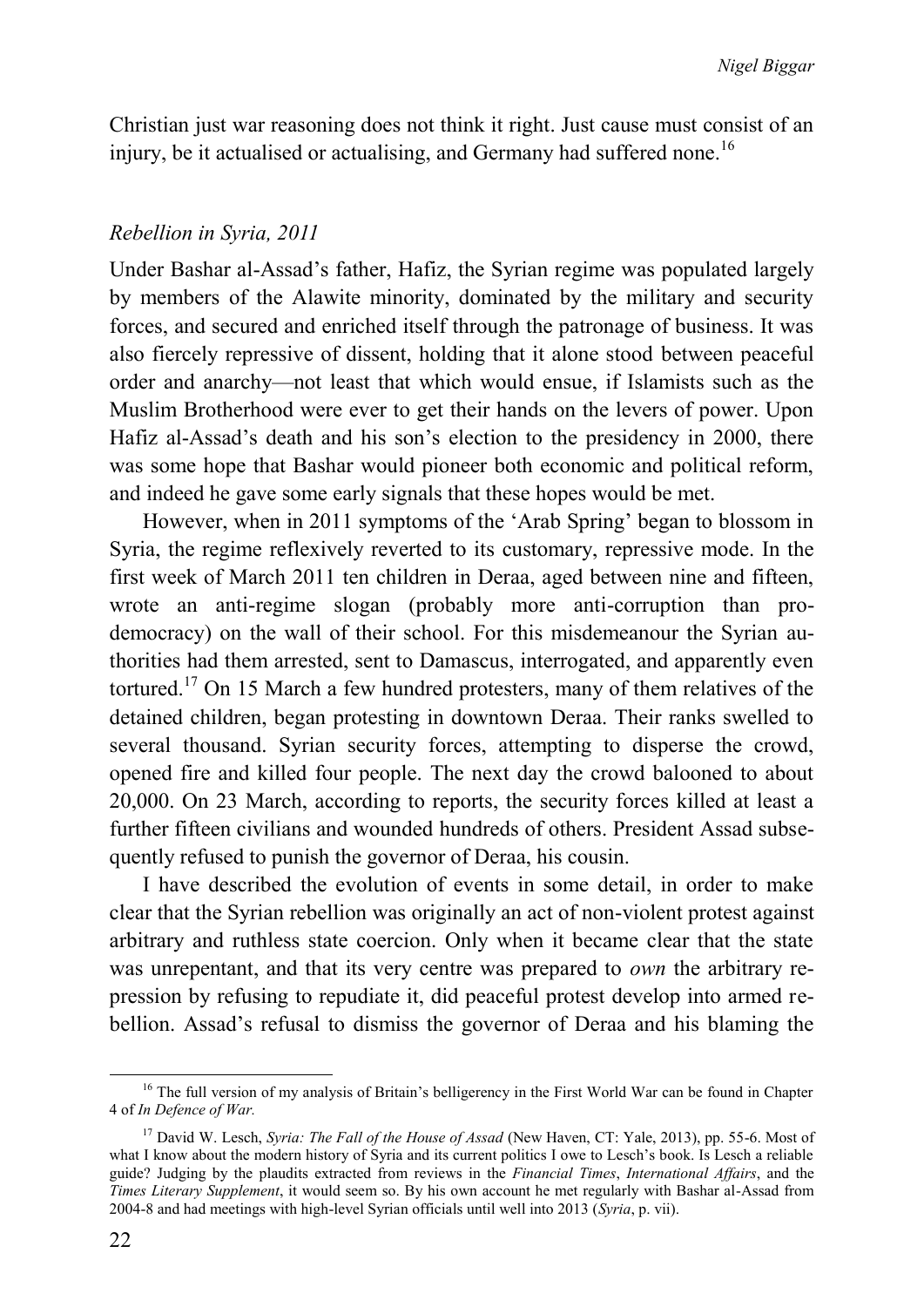unrest on external interference made it clear that the oppression was essential, not accidental, to the regime. Since March 2011, of course, the regime has confirmed and deepened the indiscriminate ruthlessness of its determination to eliminate opposition by its very probable use of chemical weapons and its certain use of barrel-bombs.<sup>18</sup>

Given this history, it seems to me that the armed uprising in Syria did have just cause as an act of self-defence against injustice that was not merely grave, but systemic. Why is this significant? Because the *systemic* commitment of the regime to the grave injustice implies the improbability of peaceful, political reform and confers on the resort to armed rebellion the status of 'last resort'.<sup>19</sup>

#### *Israel's Operation 'Protective Edge' against Hamas in Gaza, 2014*

It is clear, both in morality and in international law, that Israel had a right to defend her citizens against indiscriminate killing by Hamas"s rockets in 2014. It is not so clear that her recent self-defence was proportionate, either in the sense of "strictly necessary" or in the sense of "instrumentally apt to the end".

Provided that Israel targeted enemy combatants and that such targeting was necessary, there is no upper limit to the number of civilian casualties that may have been incurred, tragically, as 'collateral damage'. Let me make the point by reference to another case. When the Allies invaded Normandy seventy years ago, their bombers killed 35,000 French civilians. This was undoubtedly terrible and tragic. But if we think that Allied success was worth 35,000 civilian deaths, can we say that it wouldn"t have been worth 70,000 or 170,000? If we are judging simply by numbers, I do not think that we can. Provided that the military means chosen are necessary, there is no absolute maximum to the collateral damage that may be incurred.

However, we should interrogate the claim of necessity by asking about its end: To what end are the chosen military means necessary? If it is to fend off of harm to Israeli civilians, then Israel's 'Iron Dome' missile system had already

<sup>&</sup>lt;sup>18</sup> The Assad regime, backed by its ally, Russia, did not deny that chemical weapons were used, but pinned culpability on the rebels. At the time of writing (September 2013) there was no proof positive either way. Nevertheless, there were strong circumstantial reasons for attributing the use to the state—including the requisite delivery systems. Indeed, according to the London *Times* (13 September 2013), United Nations inspectors were expected to report that munitions casings found at the scene of the crime pointed to an origin in the state's forces. Moreover, notwithstanding his manifest reluctance to intervene in Syria, and his consequent interest in giving Assad benefit of whatever plausible doubt, President Obama appeared quite convinced that the regime is responsible. So was the French government, which is not famous for being Washington"s poodle. For a summary of earlier occasions of the use of chemical weapons, in which the Syrian regime might be implicated, see: www.bbc.co.uk/news/world-middle-east-22557347.

<sup>&</sup>lt;sup>19</sup> A fuller version of my just war analysis of the Syrian rebellion can be found in "Christian 'Just War" Reasoning and Two Cases of Rebellion: Ireland, 1916-21, and Syria, 2011-present", *Ethics and International Affairs*, 27/4 (Winter 2013), pp. 393-400.